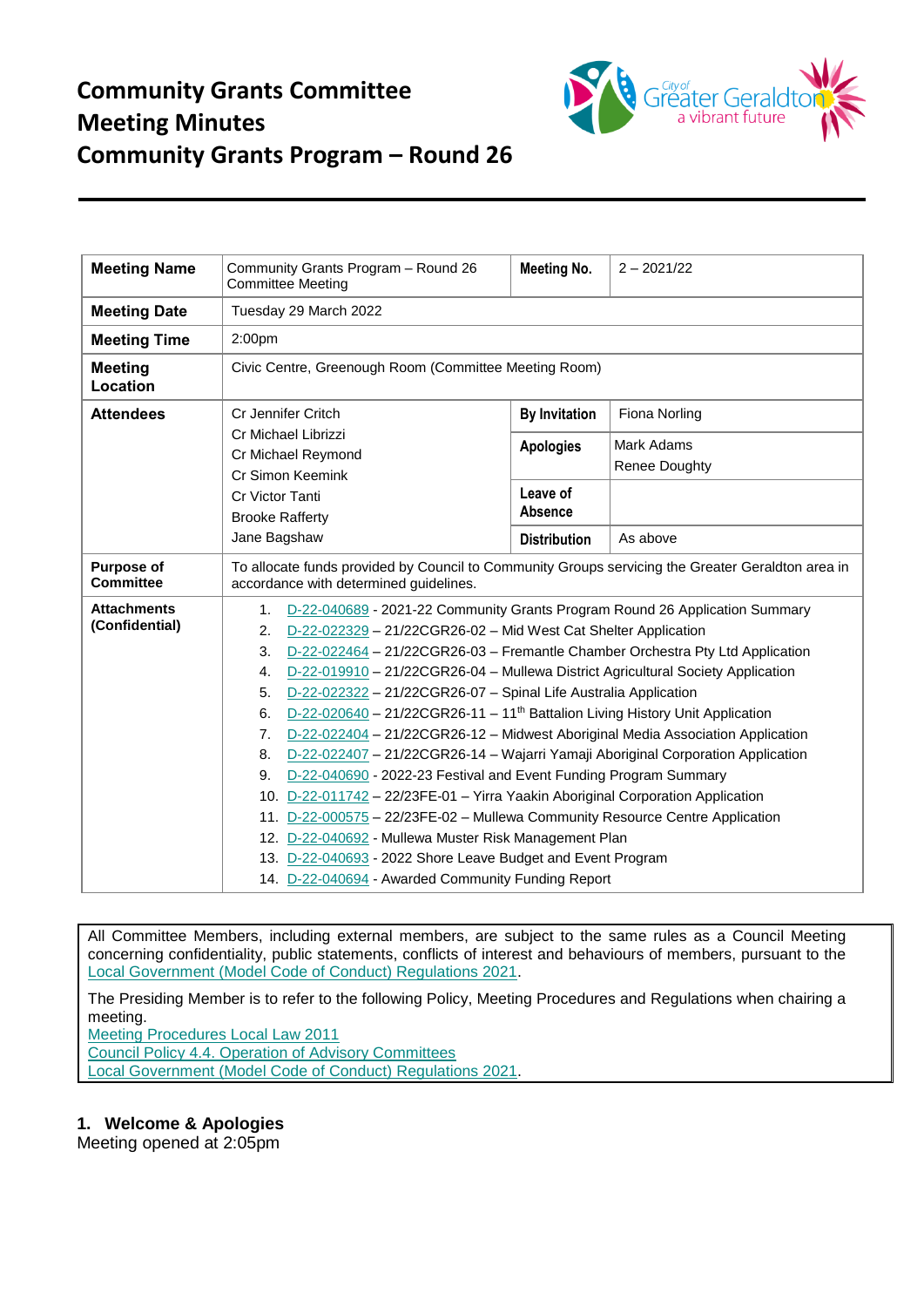### **2. Appointment of Chairperson**

Cr Simon Keemink nominated himself as Chairperson

Cr Jennifer Critch nominated herself as Deputy Chairperson

## **COMMITTEE DECISION:**

- **1. APPOINT Cr Simon Keemink as Chairperson**
- **2. APPOINT Cr Jennifer Critch as Deputy Chairperson**

## **MOVED: Cr. Librizzi**

## **SECONDED: Cr. Reymond**

#### **3. Terms of Reference**

Following are the current Terms of the Committee that ensures funds are allocated in accordance with the following criteria which forms the major criteria of the recurrent and community grants guidelines:

- a. the quorum of a committee meeting is in accordance with Section 5.19 of the Local Government Act 1995, at least 50% of the number of offices (whether vacant or not) of member of the Committee;
- b. appoint five Council Members to this committee:
- c. appoint two external representatives to this Committee;
- d. must be a not-for-profit incorporated body;
- e. the applicants must also contribute cash or in kind to the project;
- f. must demonstrate achievable outcomes and clear benefits for the City of Greater Geraldton community from the investment by aligning with the City's Strategic Community Plan;
- g. the applicants must be residents of Greater Geraldton;
- h. appropriate accountability processes are in place to satisfy an audit;
- i. projects have not commenced;
- j. the committee consisting of five Councillors and representatives from the Indigenous community and broader community are Council for the Term of Office; and
- k. the Term of Office Councillors who are not Committee Members are permitted to attend meetings as observers.

#### **OFFICER RECOMMENDATION:**

SET the Terms of Reference for the Community Grants Committee:

- a. the quorum of a committee meeting is in accordance with Section 5.19 of the Local Government Act 1995, at least 50% of the number of offices (whether vacant or not) of member of the Committee;
- b. appoint five Council Members to this committee;
- c. that funds are allocated in accordance with Council Policy 1.8 Community Funding Program; and
- d. that all community grants to be managed through the Community Grants Guidelines.

## **COMMITTEE DECISION:**

**SET the Terms of Reference for the Community Grants Committee:**

- **a. the quorum of a committee meeting is in accordance with Section 5.19 of the Local Government Act 1995, at least 50% of the number of offices (whether vacant or not) of member of the Committee;**
- **b. appoint five Council Members to this Committee;**
- **c. that funds are allocated in accordance with Council Policy 1.8 Community Funding Program; and**
- **d. that all community grants to be managed through the Community Grants Guidelines.**

**MOVED: Cr. Critch**

**SECONDED: Cr. Keemink**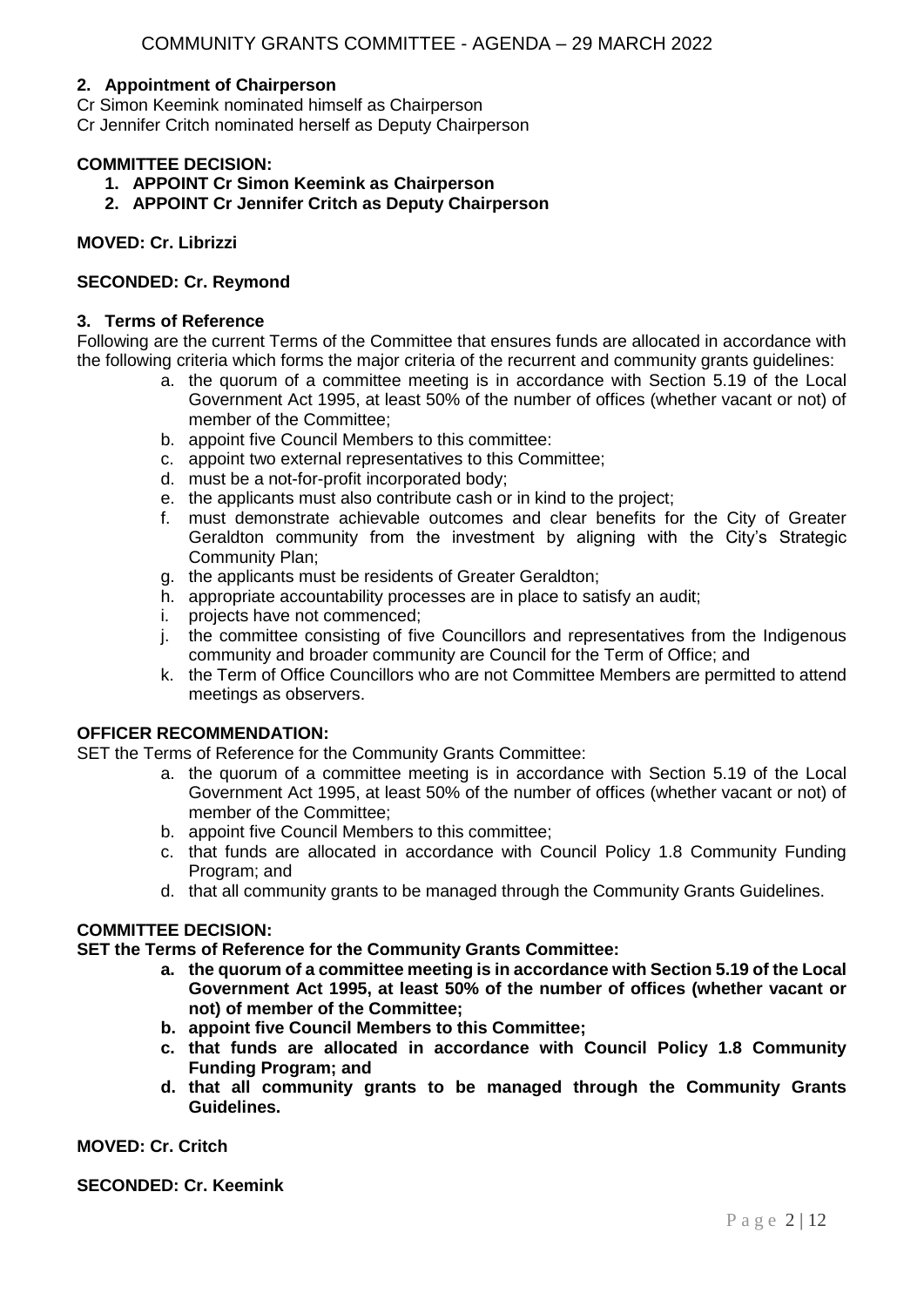#### **4. Disclosure of Interests**

| <b>Member</b>             | <b>Reference</b> | <b>Applicant &amp; Project</b> | <b>Details</b>           |
|---------------------------|------------------|--------------------------------|--------------------------|
| <b>Cr Jennifer Critch</b> | 21/22CGR26-04    | Mullewa District Agricultural  | Closely<br>Associated    |
|                           |                  | Society $-88th$ Mullewa Show   | Persons<br>pursuant to   |
|                           |                  |                                | Section 5.62 of the      |
|                           |                  |                                | Local Government Act     |
|                           |                  |                                | 1995 (including receipt) |
|                           |                  |                                | of gift) - Member of     |
|                           |                  |                                | Committee<br>and         |
|                           |                  |                                | husband is<br>Show       |
|                           |                  |                                | President                |
| Cr Simon Keemink          | 22/23FE-01       | Yaakin<br>Yirra<br>Aboriginal  | Impartially pursuant to  |
|                           |                  | Corporation - Moorla-na Bulla  | Regulation 11 of the     |
|                           |                  | Woola Boolangul (Massacre at   | Local Government         |
|                           |                  | Pelican Springs)               | (Rules of Conduct)       |
|                           |                  |                                | Regulations 2007         |
|                           |                  |                                | Past colleagues          |
|                           |                  |                                | students.                |

## **5. Community Grants Program Round 26**

The Community Grants Program aims to provide assistance to not-for-profit community groups, clubs and organisations to implement projects, activities and programs that enhance and promote community wellbeing within the Greater Geraldton region.

The Community Grants Program has an annual budget of \$150,000. \$76,414 was awarded in Round 25 of the Community Grants Program delivered at the start of 2021-22. The total available for disbursement in Round 26 is \$73,586.

Applications opened for the City's Community Grants Program Round 26 on 10 January 2022 and closed on 23 February 2022.

A total of seven (7) applications have been received, requesting funding of \$63,474 for projects worth \$252,212.

All applications have been deemed **eligible** based on the criteria in the Community Funding Guidelines. Discussion of the individual committee member assessments will form the basis of the Committee decision for recommendations to the CEO for endorsement as per Council Policy 1.8 Community Funding Programs.

Full applications have been provided to the Committee through SmartyGrants for assessment and will be attached as Confidential Attachments to the minutes.

#### **OFFICER RECOMMENDATION:**

That the Committee determine which applications be approved for funding under the Community Grants Program Round 26.

Cr Critch left the meeting during deliberations relating to Mullewa Agricultural Show at 2.28pm, returning at 2.45pm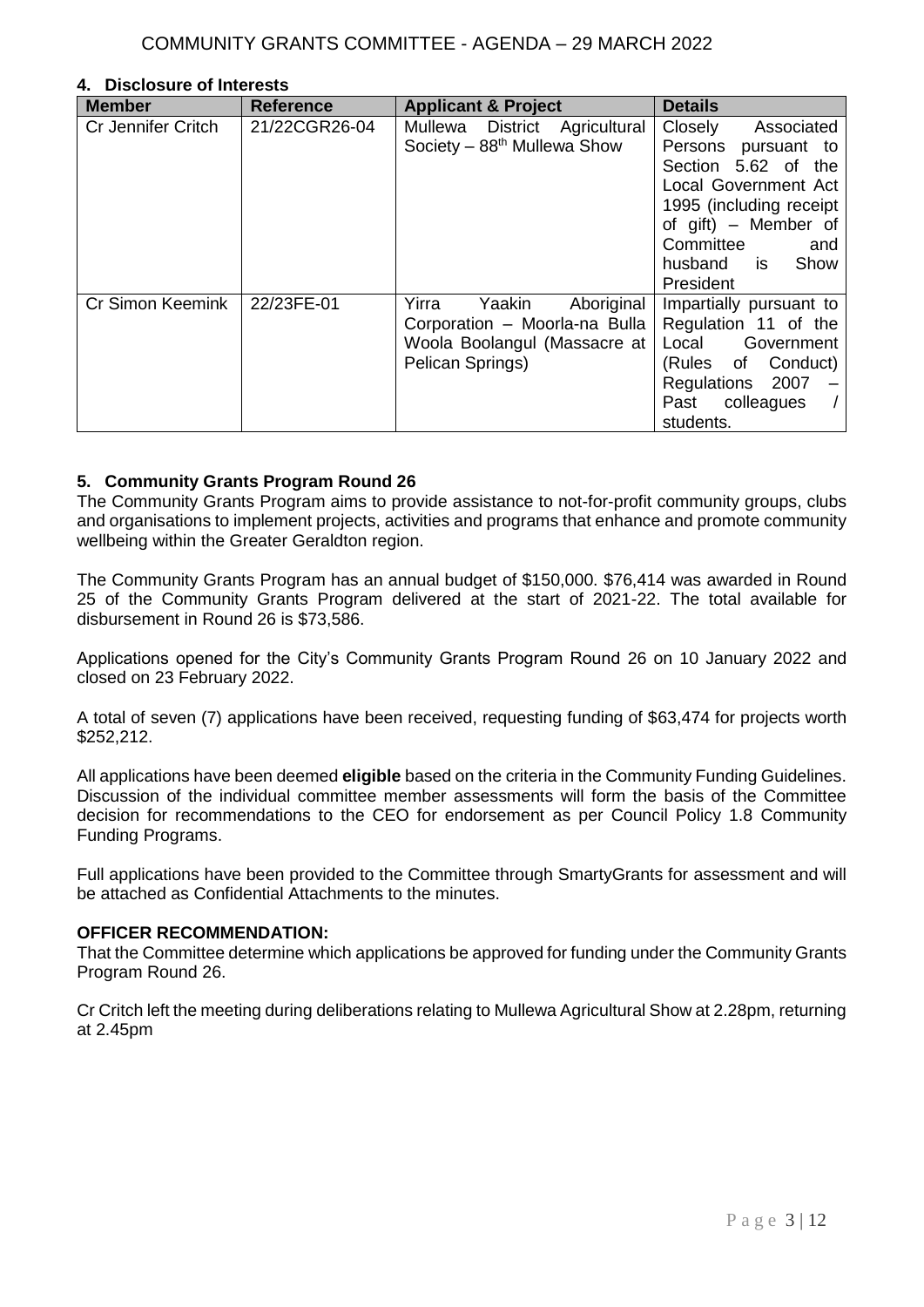## **COMMITTEE DECISION:**

- **1. RECOMMEND the allocation of \$48,086 through the Community Grants Program Round 26 as follows for delegated authorisation by the Chief Executive Officer:**
	- **a. APPROVE \$2,000 to the 11th Battalion AIF Living History Unit for Storage Facility.**
	- **b. APPROVE \$8,500 to Spinal Life Australia for the Accessible Geraldton project.**
	- **c. APPROVE \$20,000 to the Mullewa District Agricultural Society Inc. for the 88th Mullewa Show.**
	- **d. APPROVE \$2,115 to the Mid West Cat Shelter for Essential Equipment Upgrade**
	- **e. APPROVE \$10,471 to Fremantle Chamber Orchestra Pty Ltd for the Vivaldi Mozart Elgar at St Francis Xavier.**
	- **f. APPROVE \$5,000 to Wajarri Yamaji Aboriginal Corporation for the NAIDOC Community Event.**
	- **g. NOT APPROVE the remaining applications.**
- **2. INVITE Mullewa District Agricultural Society Inc. to apply for funding through the 2023- 24 Festival & Event Funding Program when available.**

**MOVED: Cr. Reymond**

**SECONDED**: **Cr. Tanti**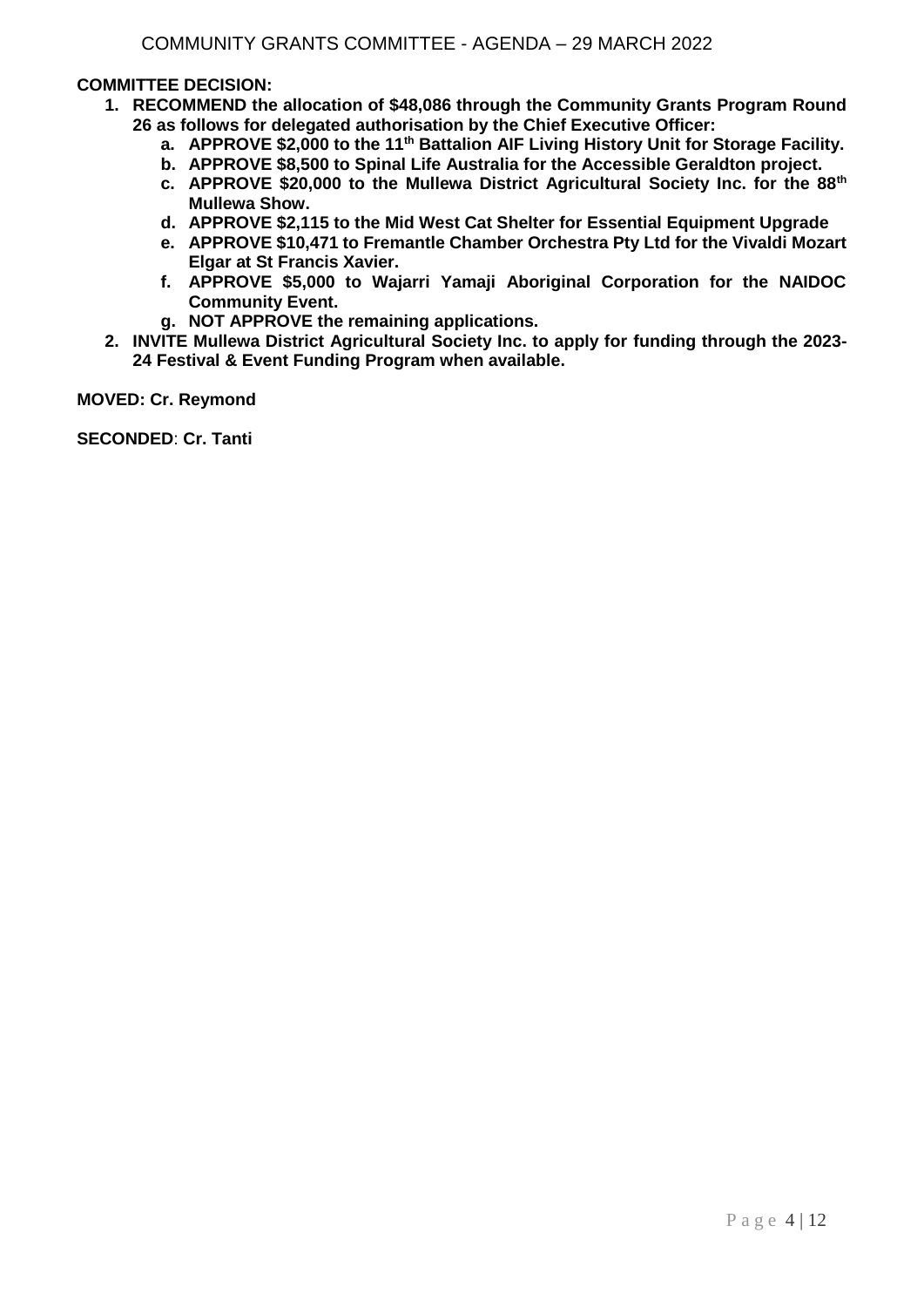## **6. 2022-23 Festival and Event Funding Program**

The Festival and Event Funding Program aims to provide assistance to host events within the City that brings tourism and an economic boost to the region.

Applications are received in advance for next fiscal year and outcomes will be incorporated into the draft 2022-23 budget based on the committee recommendation.

Applications opened for the City's 2022-23 Festival and Event Funding program on 19 July 2021 and closed on 31 December 2021.

Two (2) applications have been received and have been deemed eligible based on the criteria in the Community Funding Guidelines. The total of applications for funding in 2022-23 is \$100,000 for events worth \$893,580.

Discussion of the individual committee member assessments will form the basis of the Committee decision.

Full applications have been provided to the Committee through SmartyGrants for assessment and will be attached as Confidential Attachments to the minutes.

## **OFFICER RECOMMENDATION:**

That the Committee determine which applications be approved provision for events in the 2022-23 to 2031-32 Long Term Financial Plan to conditionally allocate funding in future years subject to the following conditions:

- 1. Funding is to be directed to costs associated with approved activities. If applicable, in-kind support is for the waiver of approved City fees and costs .
- 2. Council endorsement of the City of Greater Geraldton's Annual Budget which commits the provisional allocation for the revelant year.
- 3. Review and acceptance of the annual budget and annual acquittal for the events by City offiers prior to the applicable years funding being issued. Information is to include evidence demonstrating increased economic impact, financial sustainability and community benefit.
- 4. If applicable, in-kind support for Year 2 (2023-24) and Year 3 (2024-25) will not be provided, unless the applicant agrees to reduce the cash contribution by the value of the in-kind provision to make the total contribution as per the cash contribution for Year 1 (2022-23).

Cr Critch declared an impartiality interest relating to the Mullewa Community Resource Centre application and left the meeting during deliberations on this at 3.00pm, returning at 3.09pm

#### **COMMITTEE DECISION:**

**RECOMMEND the provision of funding for Yirra Yaakin Aboriginal Corporation and Mullewa Community Resource Centre in the 2022-23 to 2031-32 Long Term Financial Plan to conditionally allocate funding in future years as follows:**

- **1. Yirra Yaakin Aboriginal Corporation is allocated \$10,000 in Year 1 (2022-23) of the Long Term Financial Plan for the Moorla-na Bulla Woola Boolangul (Massacre at Pelican Springs) event subject to the following conditions:**
	- **a. Funding is to be directed to costs in line with the Community Funding Programs Guidelines;**
	- **b. In-kind support of up to \$13,092 made up of the following:**
		- **i. Queens Park Theatre Venue Hire - \$3,750**
		- **ii. Bootenal (Pelican) Springs track and site requirements - \$9,341;**
	- **c. Council endorsement of the City of Greater Geraldton's Annual Budget which commits the provisional allocation for 2022-23.**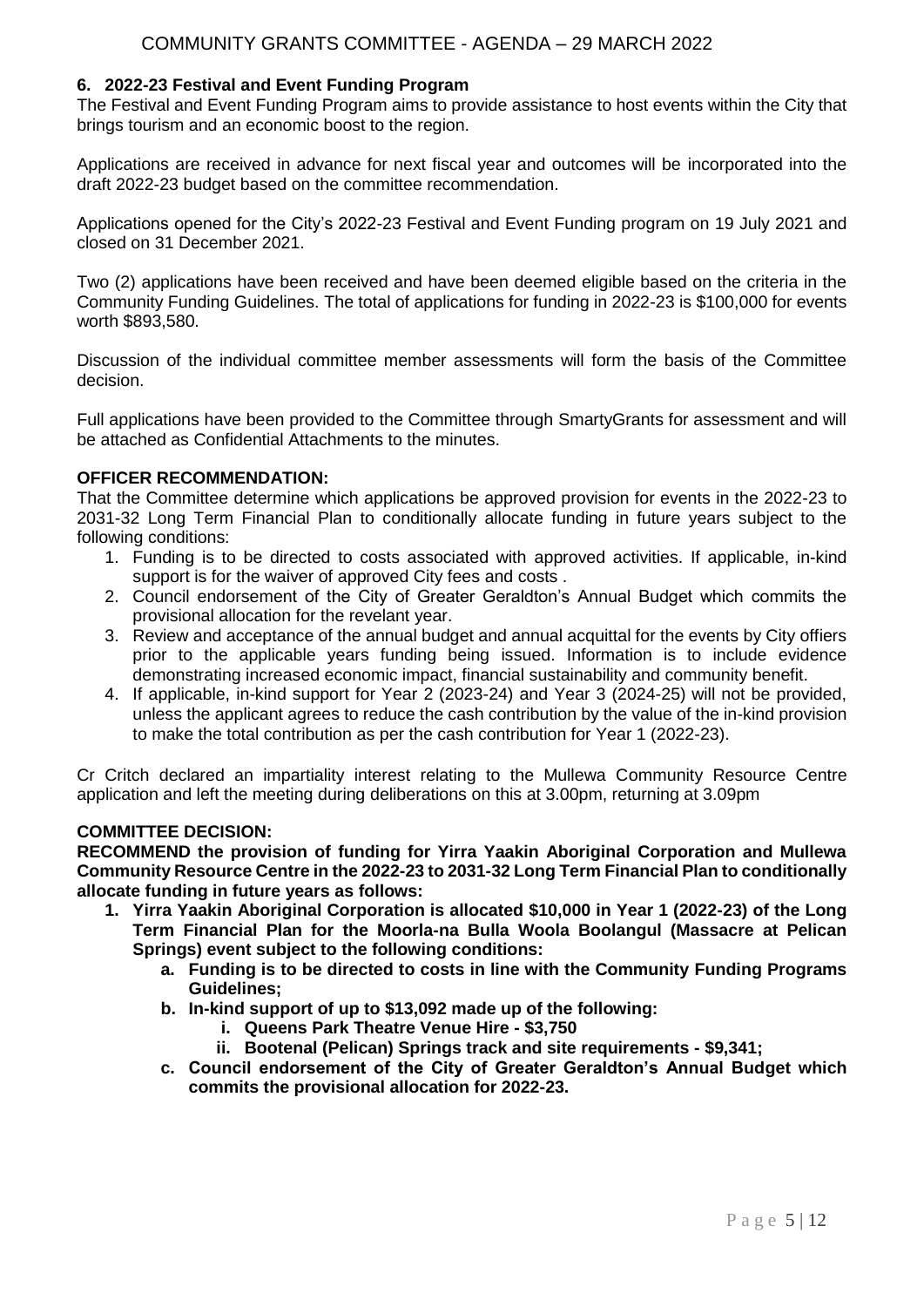- **2. Mullewa Community Resource Centre is allocated \$25,000 in Year 1 (2022-23), \$20,000 in Year 2 (2023-24) and \$15,000 in Year 3 (2024-25) of the Long Term Financial Plan for the Outback Bloom – Mullewa's Wildflower Festival subject to the following conditions:**
	- **a. Funding is to be directed to costs in line with the Community Funding Programs Guidelines;**
	- **b. In-kind support of up to \$1,216 for the waiver of Mullewa Town Hall hire fees;**
	- **c. Council endorsement of the City of Greater Geraldton's Annual Budget which commits the provisional allocation for 2022-23;**
	- **d. Review and acceptance of the annual budget and annual acquittal by City Officers prior to the applicable year's funding being issued. Information is to include evidence demonstrating increased economic impact, financial sustainability and community benefit;**
	- **e. If applicable, in-kind support for Year 2 (2023-24) and Year 3 (2024-25) will not be provided, unless the applicant agrees to reduce the cash contribution by the value of the in-kind provision to make the total contribution as per the awarded amount.**

**MOVED: Cr. Reymond**

**SECONDED: Cr. Tanti**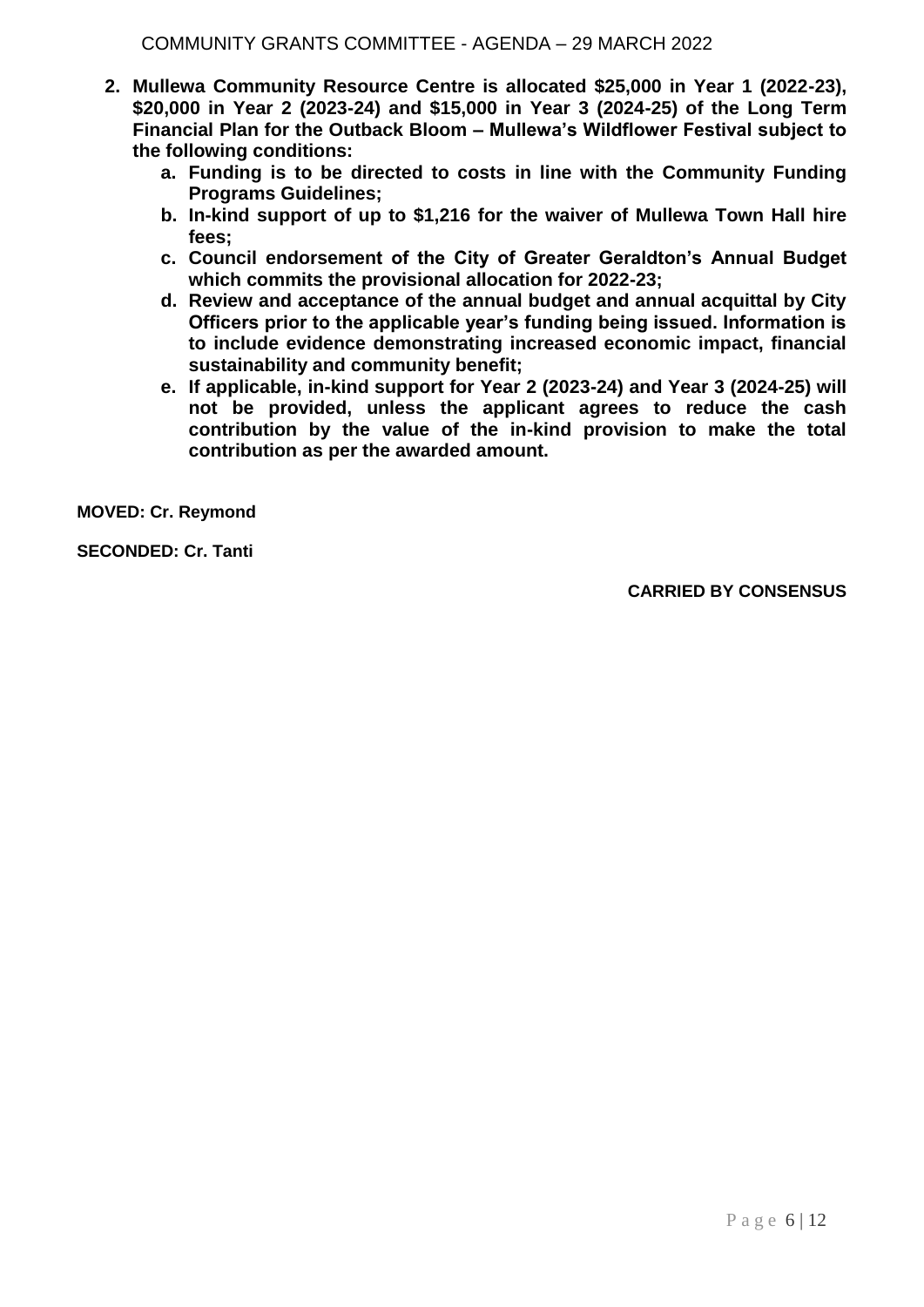# COMMUNITY GRANTS COMMITTEE - AGENDA – 29 MARCH 2022

Cr Critch declared an impartiality interest in relation to item 7 and left the meeting at 3.14pm

## **7. 2022 Mullewa Muster & Rodeo**

The City of Greater Geraldton received correspondence from the Mullewa Muster & Rodeo Inc. in December 2021 as follows:

Since the inception of the Mullewa Muster & Rodeo in 2012, the City of Greater Geraldton has been supporting our event with cash and in-kind contributions. Part of the in-kind contribution was an event coordinator supplied by a Mullewa District Office staff member. This position has since been made redundant in 2020. The committee are passionate to continue the high standards already obtained by an experienced event coordinator. To effectively achieve this we request the following from Council.

- Continued financial support of \$30,000 cash contribution.
- A further \$15,000 cash contribution to cover fees associated with an event coordinator.
- In kind support to the value of \$30,000 inclusive of staff wages to assist with event logistics.  $\bullet$ ground preparation, and event set up and pack down.

If approved, the committee will enlist the services of event coordinator Gina Jenkins from Zen Events, a Geraldton based business. Gina has been involved in the event industry for 12 years delivering community and corporate events throughout the Midwest region. I have attached Gina's quote with this letter.

Mullewa Muster & Rodeo Inc. is a non for profit organisation. All proceeds from each event is 100% invested into the following year.

With the Premier's announcement of open borders from 5 February, the Mullewa Muster and Rodeo Committee are excited to confirm our action packed event is returning 4 June 2022.

The event brings approximately 4000 people to our small town, which reflectively boosts the local economy with many businesses reporting record profits over the event weekend.

Our small committee consists of dedicated community members who work collaboratively to present this annual event. Our objectives are to revitalise and strengthen community spirit, boost the local economy and showcase our town as a great place to live and visit. With continued support this event promises to prosper for many years to come.

At the Community Grants Committee in March 2021, the Committee approved that the 2019-20 funding that had already been paid be carried over for a further year. There was concern amongst the Committee on the financial risk of the Mullewa Muster & Rodeo Inc. if there was no strategy to adapt to changing COVID-19 restrictions. The approved carryover of funds was therefore approved on the condition that the recipient provided a plan to run a modified event in 2022 based on the current COVID-19 restrictions that can be updated as restrictions change.

The Risk Management Plan was provided to the City on 21 March 2022 and is attached for reference.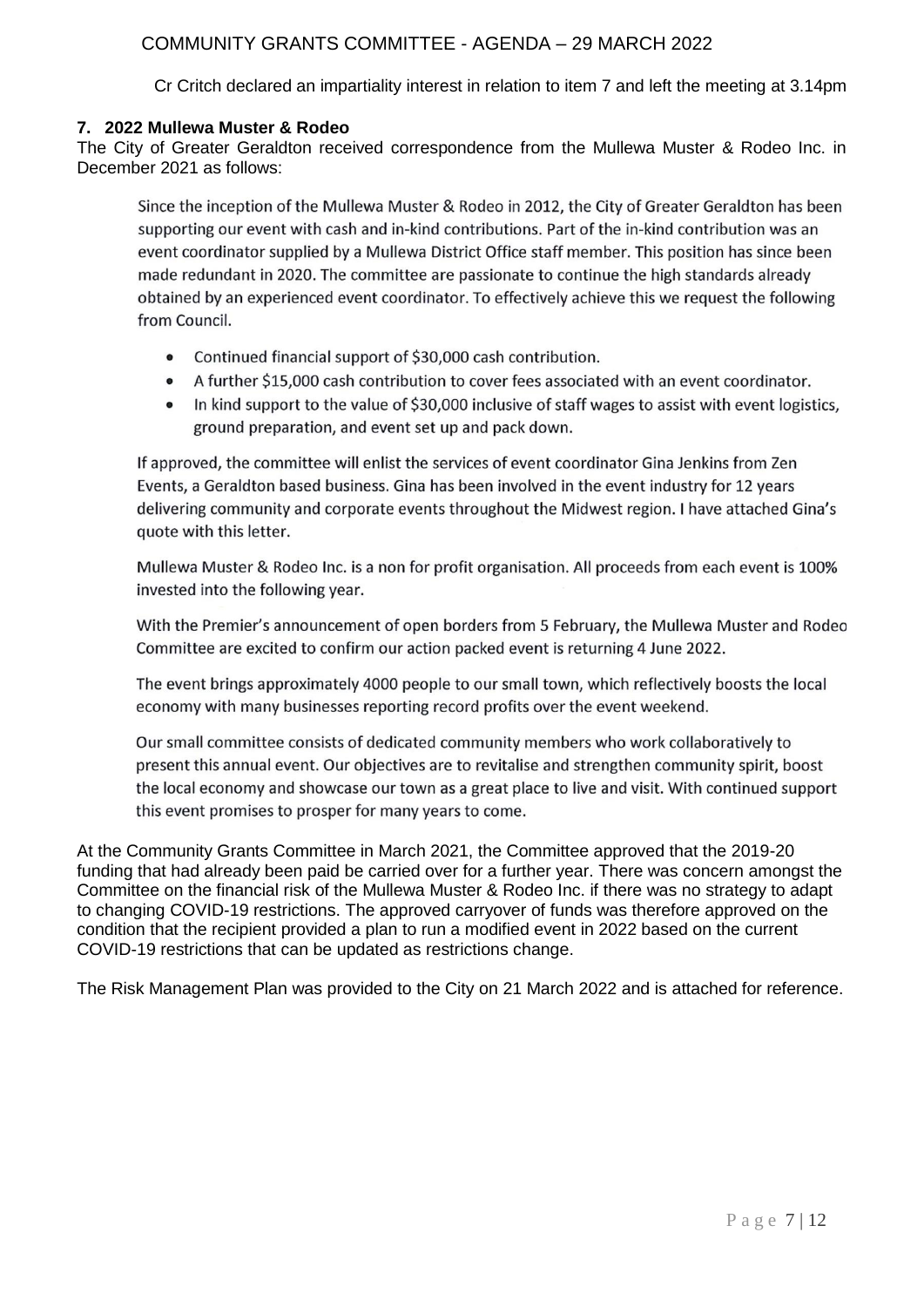# COMMUNITY GRANTS COMMITTEE - AGENDA – 29 MARCH 2022

Mullewa Muster & Rodeo Inc. were invited to submit a request for additional funding in 2021-22 through SmartyGrants, with an additional \$15,000 cash contribution, for the appointment of an external event co-ordinator, requested along with in-kind provisions of up to \$20,000 for the following:

- 1. Use of City Equipment & Resources
	- a. Maintenance of the Rodeo Arena;
	- b. Set-up and pack down of the event;
	- c. Printing of programs.
- 2. City staff to assist in the preparation of the event 400 hours
	- a. Moving of equipment from Geraldton to Mullewa for the event.
	- b. Placement of existing rodeo equipment at the site.
	- c. Printing and folding of programs.
	- d. Placement of rubbish bins.
	- e. Maintenance of rodeo arena, including removal of weeds and preparation of arena.
	- f. Use of Mullewa office for cash storage prior to and after the event.

Mullewa Muster & Rodeo Inc. were awarded funding for a three (3) year period and have currently received the first year's allocation (2019-20) which has been carried over to the 2022 Mullewa Muster & Rodeo due to the impacts of COVID-19.

Should the Committee approve this request for additional funds to be made available in 2021-22, the following funding options can be considered:

- 1. The Community Grants budget will be under expended this year (final figure is dependent on approved allocations under Item 4 – Community Grants Program Round 26 Allocations). Remaining budget can be utilised for additional funding awarded to Mullewa Muster & Rodeo Inc. if required.
- 2. Festival & Event Funding budget will be under expended this year by \$20k due to the cancellation of events. Remaining budget can be utilised for additional funding awarded to Mullewa Muster & Rodeo Inc. if required.
- 3. Awarded funding can be seen as additional to the funding that they are currently holding and be acquitted as the Year 1 allocation, OR
- 4. Awarded funding can be seen as release of the Year 2 allocation, with the Year 1 and Year 2 allocation to be acquitted together. This would mean that the 2023 Mullewa Muster & Rodeo (2022-23) would be the final year of funding under the current agreement. The Recipient will be eligible to submit a request for recurrent funding from 2023-24 to 2025-26 when the next round opens in July 2022.

The request for additional funding has been provided to the Committee through SmartyGrants for assessment and will be attached as Confidential Attachments to the minutes.

### **OFFICER RECOMMENDATION:**

That the Committee determine if additional funding for the 2022 Mullewa Muster & Rodeo be approved.

#### **COMMITTEE DECISION:**

- **1. AWARD additional \$15,000 cash contribution and up to \$20,000 in kind contribution from the existing 2021-22 budget.**
- **2. AMEND the current funding agreement such that the total funding awarded over the term remains at \$90,000:**
	- **a. 2019-20** *(carried over to 2021-22)* **\$45,000 cash + \$20,000 in kind**
	-
- **b. 2022-23 \$30,000 cash c. 2023-24 \$15,000 cash**

**MOVED: Cr Reymond**

**SECONDED: Cr. Keemink**

Cr Critch returned 3.21pm.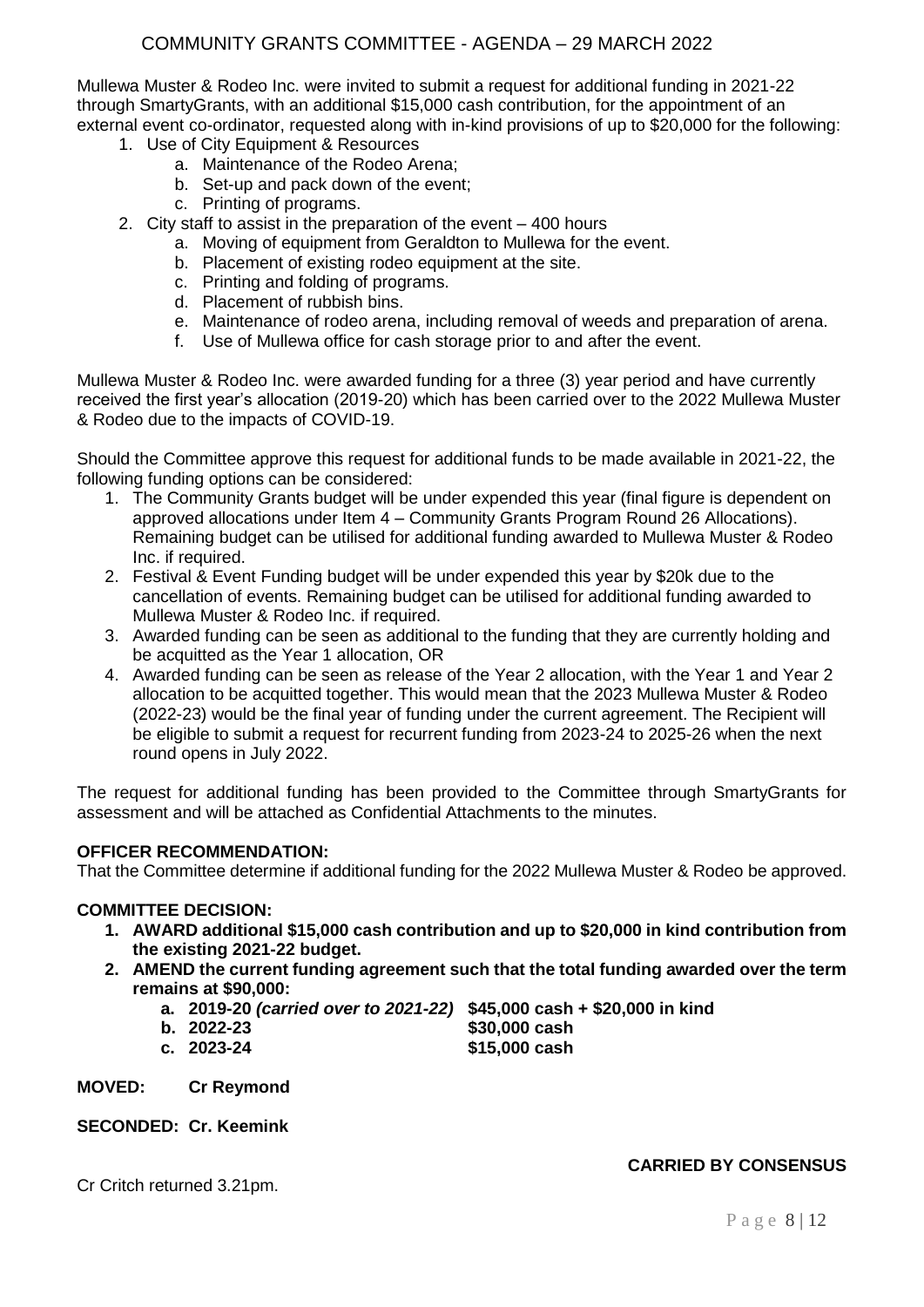## **8. 2022 Shore Leave**

At the Ordinary Meeting of Council on 23 February 2021 (CE0070), Council resolved to:

- 1. APPROVE and AUTHORISE the budget transfer of \$60,000 in existing funds allocated in the 2020-21 Current Budget from the WoW Festival to the proposed Festival and Event in Geraldton (Shore Leave), subject to the following conditions:
	- a. Provision of a minimum of one COVID-19 compliant free family friendly event per day for the community;
	- b. Provision of evidence demonstrating approval of all required applications and permits;
	- c. Provision of final Program of Events and Budget;
	- d. Review of the annual acquittal to be endorsed by the Committee prior to subsequent years funding being issued. Acquittal to include evidence demonstrating economic impact, financial sustainability and community benefit;
	- e. Review of the annual budget and event program to be endorsed by the Committee prior to subsequent years funding being committed. Information is to include evidence demonstrating increased economic impact, financial sustainability and community benefit:

2. APPROVE and AUTHORISE the integration of the \$40,000 Night Laser Show to include integration of elements in the WA Regional Tourism Conference and the Shore Leave Festival to be delivered by the applicant in line with the REDS funding guidelines and conditions under an MOU with the City;

3. DELEGATE approval to the CEO for in kind support to the value of \$20,000 for venue hire;

4. MAKE PROVISION in the 2021-22 to 2030-31 Long Term Financial Plan to conditionally allocate \$100,000 in Year 1 and Year 2 of the plan (being Year 2 and Year 3 of the event), subject to 1 (d) and (e) above;

5. DELEGATE authority to the Chief Executive Officer to negotiate an Agreement with Tourism Geraldton Midwest regarding expenditure of the above funds; and

6. DETERMINE future funding of the Wind on Water (WoW) Festival as part of the 2021-22 budget deliberations.

Community Grants Committee to review the 2022 Shore Leave Festival Budget and Event Program and endorse the 2021-22 allocation to be made available to the recipient.

Current conditions of funding are as follows:

- 1. Provision of a minimum of one COVID compliant free family friendly event per day for the community.
- 2. Provision of evidence demonstrating approval of all required applications and permits.
- 3. Provision of a final Program of Events and Budget.
- 4. Review of the annual acquittal to be endorsed by the Committee prior to the following years funding being issued. Acquittal to include evidence demonstrating economic impact, financial sustainability and community benefit.
- 5. Review of the annual budget and event program to be endorsed by the Committee prior to the following years funding being committed. Information is to include evidence demonstrating increased economic impact, financial sustainability and community benefit.
- 6. Provision of evidence of Public Liability Insurance, Personal Accident Insurance, and if applicable, Workers Compensation Insurance.
- 7. Provision of current Risk Management Plan and / or COVID Safe Plan.

The current agreement is with Tourism Geraldton Midwest (auspiced by Geraldton Fishermen's Cooperative). Project 3 were appointed as the Event Director for the 2021 Shore Leave Festival. Tourism Midwest has advised that Project 3 now has full financial responsibility for Shore Leave and have therefore requested that the Funding Agreement be transferred to Project 3. As per the Council resolution, the Agreement is with Tourism Geraldton Midwest to 2023-24. While we cannot change the awarded recipient of funding, additional conditions are proposed in the Officer Recommendation to reflect that the financial responsibility of the event is with Project 3.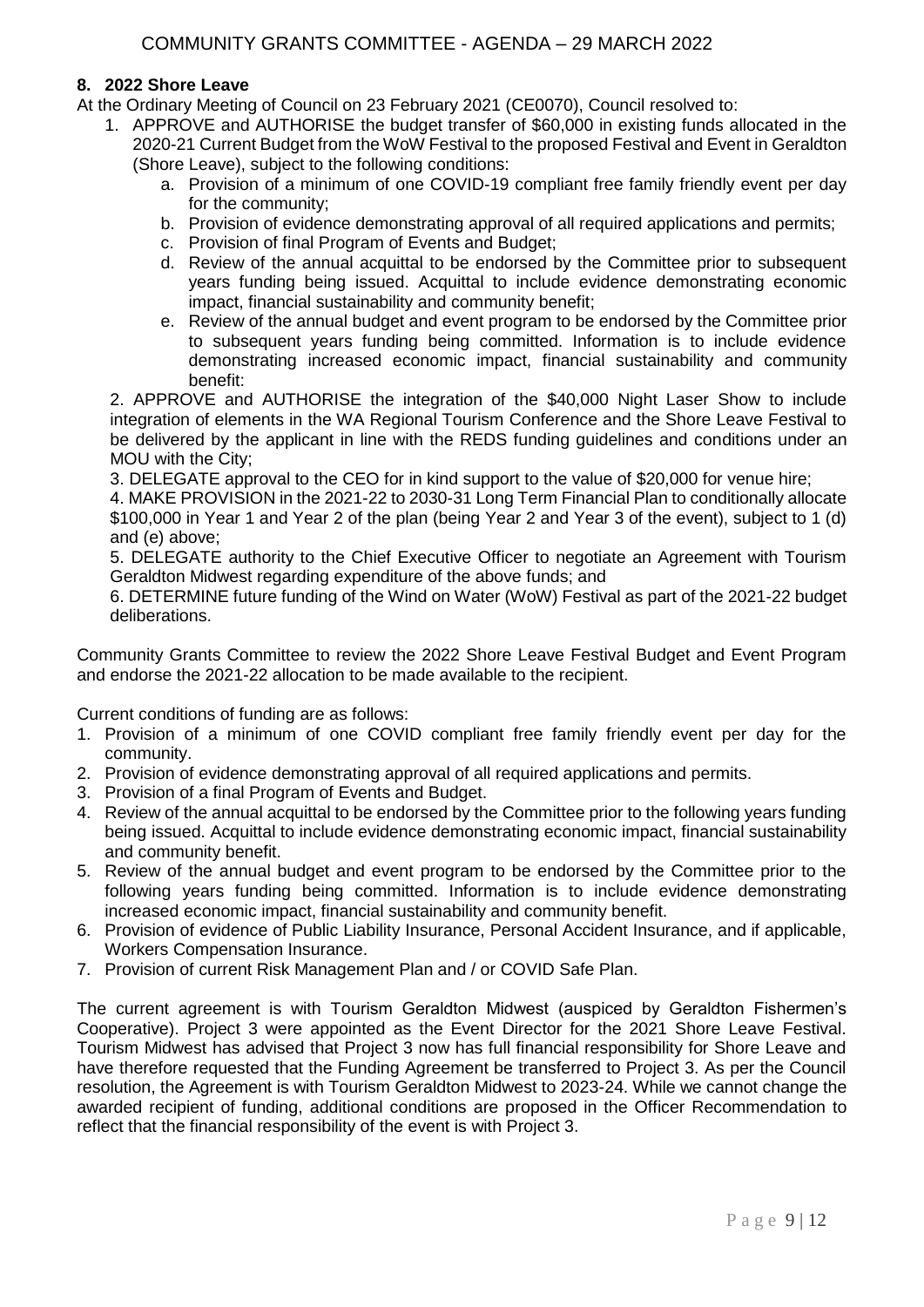# COMMUNITY GRANTS COMMITTEE - AGENDA – 29 MARCH 2022

Current COVID-19 impacts and restrictions continue to leave uncertainty regarding if events will go ahead, regardless of the measures put in place to mitigate this risk. Additional condition is proposed in the Officer Recommendation that the funding is returned should the event not go ahead in the 2022 calendar year.

## **OFFICER RECOMMENDATION:**

- 1. ACCEPT the 2022 Shore Leave Festival Budget and Event Program.
- 2. APPROVE the 2021-22 funding allocation of \$100,000 upon meeting of the following conditions:
	- a) Provision of a minimum of one COVID compliant free family friendly event per day for the community.
		- b) Provision of evidence demonstrating approval of all required applications and permits.
	- c) Provision of a final Program of Events and Budget.
	- d) Review of the annual acquittal to be endorsed by the Committee prior to the following years funding being issued. Acquittal to include evidence demonstrating economic impact, financial sustainability and community benefit.
	- e) Review of the annual budget and event program to be endorsed by the Committee prior to the following years funding being committed. Information is to include evidence demonstrating increased economic impact, financial sustainability and community benefit.
	- f) Provision of evidence of Public Liability Insurance, Personal Accident Insurance, and if applicable, Workers Compensation Insurance.
	- g) Provision of current Risk Management Plan and / or COVID Safe Plan.
	- h) Tourism Geraldton Midwest ASSIGN all obligations and financial responsibility under this Funding Agreement to Project 3, and Project 3 accepts the assignment of transfer.
- 2) ADVISE that if, for whatever reason, the Shore Leave Festival is not delivered in 2022 calendar year, the Recipient will be required to repay the funding.

#### **COMMITTEE DECISION:**

- **1. ACCEPT the 2022 Shore Leave Festival Budget and Event Program.**
- **2. ACCEPT the 2021 Shore Leave Festival Acquittal.**
- **3. APPROVE the 2021-22 funding allocation of \$100,000 upon meeting of the following conditions:**
	- **a) Provision of a minimum of one COVID compliant free family friendly event per day for the community.**
	- **b) Provision of evidence demonstrating approval of all required applications and permits.**
	- **c) Provision of a final Program of Events and Budget.**
	- **d) Review of the annual acquittal to be endorsed by the Committee prior to the following years funding being issued. Acquittal to include evidence demonstrating economic impact, financial sustainability and community benefit.**
	- **e) Review of the 2022-23 budget and event program to be endorsed by the Committee prior to the following years funding being released.**
	- **f) Provision of evidence of Public Liability Insurance, Personal Accident Insurance, and if applicable, Workers Compensation Insurance.**
	- **g) Provision of current Risk Management Plan and / or COVID Safe Plan.**
	- **h) Tourism Geraldton Midwest (auspiced by Geraldton Fisherman's Cooperative) ASSIGN all obligations and financial responsibility under this Funding Agreement to Project 3, and Project 3 accepts the assignment of transfer.**

**4. ADVISE that if, for whatever reason, the Shore Leave Festival is not delivered in 2022 calendar year, the Recipient will be required to repay the funding.**

**MOVED: Cr. Critch**

**SECONDED**: **Cr Librizzi**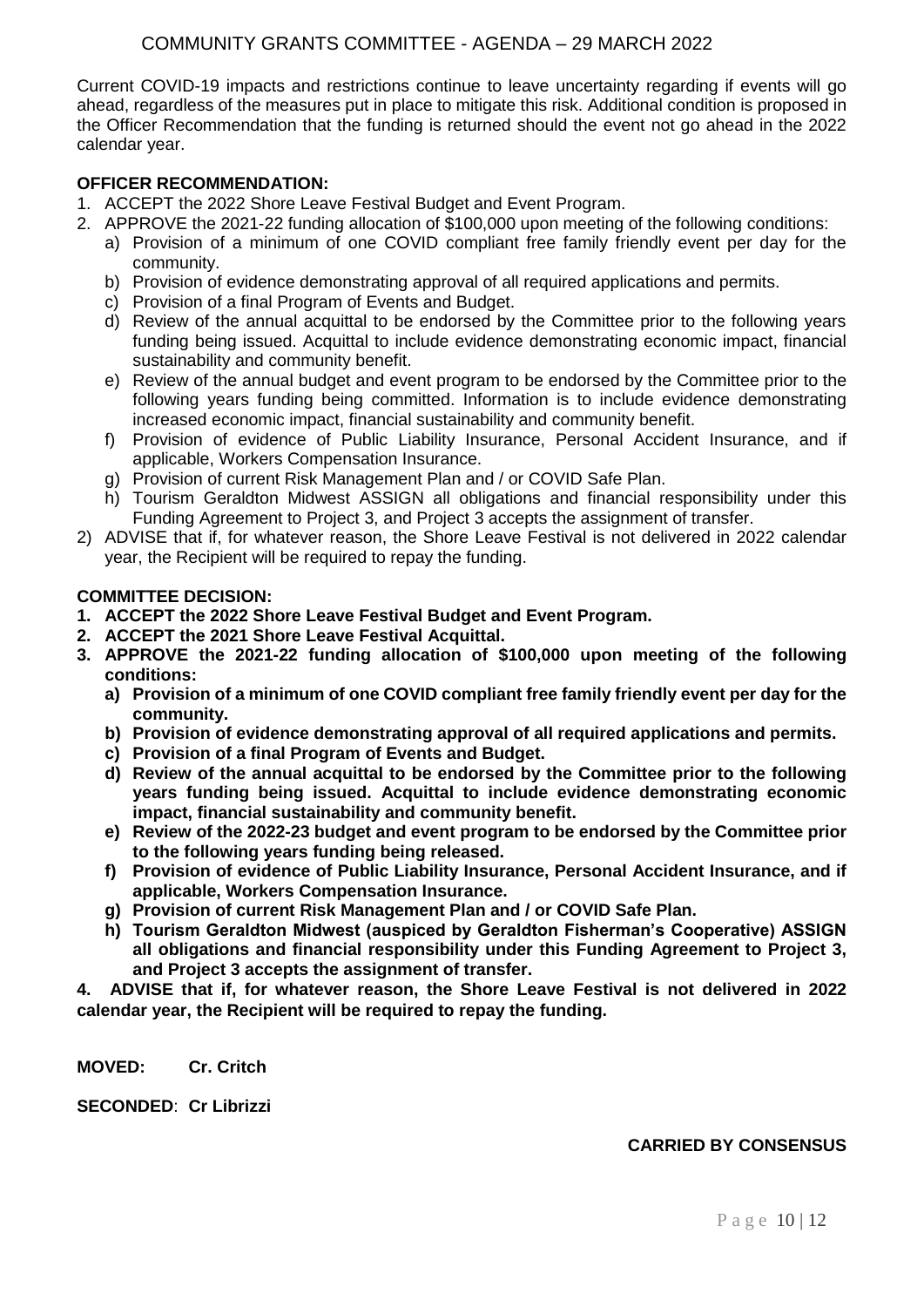## **9. 2022-23 Community Grants Budget**

The 2021-22 budget for the Community Grants Program is \$150,000.

In 2019-20 the annual budget for the Community Grants Program was \$200,000 however this was reduced to \$100,000 in 2020-21 due to the impacts of COVID-19 and limitation of available funding rounds for the fiscal year to just one (1).

At the March 2021 Community Grants Committee Meeting, the Committee requested the consideration of \$15,000 for the Community Grants Program in 2021-22 to allow for the offering of two (2) grant rounds.

Community Grants Committee to discuss and decide if the current budget of \$150,000 for the 2022-23 is sufficient, or if they would like to request an increase to the budget allocation to be deliberated as part of the annual budget process.

### **OFFICER RECOMMENDATION:**

That the Committee determine the preferred level of funding for the Community Grants Program in 2022-23.

#### **COMMITTEE DECISION:**

**RECOMMEND the current Community Grants budget of \$150,000 is considered in budget deliberations for 2022-23.**

**MOVED: Cr. Critch**

**SECONDED: Cr. Librizzi**

## **CARRIED BY CONSENSUS**

#### **10. Update on Awarded Community Funding**

Refer Attachment 2 – Awarded Community Funding Report.

This report has been developed to provide an update to the Committee on projects that have previously been awarded funding through the Community Grants, Community Project Support, Festival and Event Funding and Service Agreements programs.

This provides the status of all current funding including details for projects acquitted since the previous report in September 2021.

## **COMMITTEE DECISION RECEIVE the Awarded Community Funding Report.**

**MOVED: Cr. Librizzi**

**SECONDED**: **Cr Keemink**